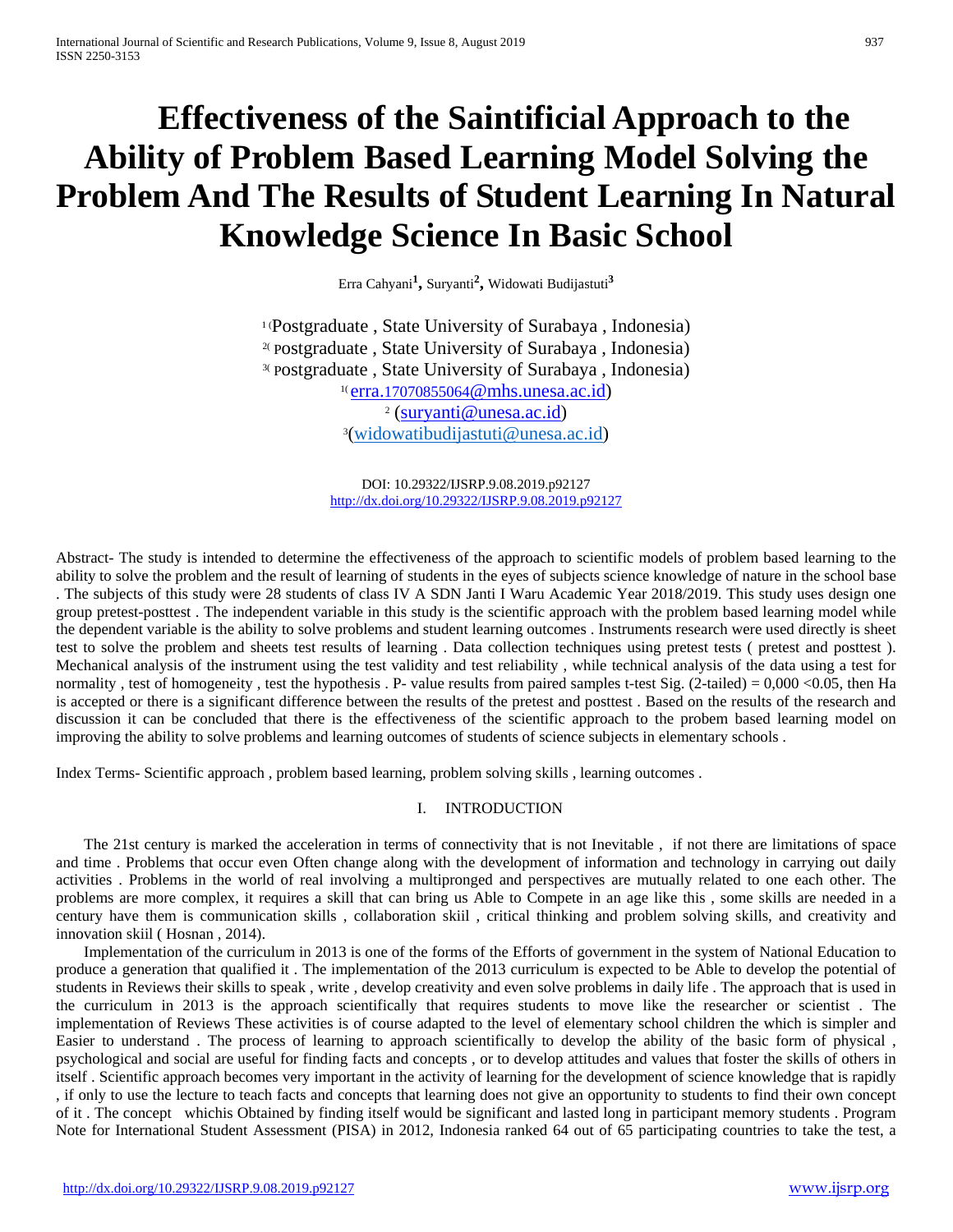math ability score of 375, a scientific ability of 396 and a reading ability of 382. The data shows that students in Indonesia are still at the level of the Lower Order Thinking Skill (LOTS) (OECD, 2014).

Learning with the models of Problem Based Learning Allows develop the skills to think of students in terms of reasoning , communication , and connection in the process p emecahan problem . The models of learning is based on the theory of learning constructivism roomates knowledge will occur through the process of finding and experiencing through experience alone . Model Problem Based Learning is very relevant to teach the ability to solving the problem since presenting problems that manifest that exist in the surrounding students , involvement of students is directly in solving the problem by integrating a variety of concepts and skills from various disciplines of science . Activities that do the students in a model of of learning is among others Determine the problem , analyze the problem , seeking information to find solutions , berkomunikasi solving problems , and memgevaluasi solving problems such . Results of question answer with teacher grade SDN Janti I in teaching Science Knowledge Alam were conducted during this has a tendency only form of activity to remember , memorize , listen and write anything that was asked by the teacher. Learning Science Knowledge Alam less raises the creativity of students , and most students are not Able to find the solution of the problem to the problems that are being faced . Learning in Janti I Elementary School is known that there are still some obstacles in teaching and learning activities, especially in the science load . The constraints are that students are Able to understand concepts , memorize , but are still lacking in problem solving skills that are associated in everyday life . Based on the results of observations on the Second Semester Assessment of the content of Natural Sciences with the scientific approach it is said to be still low, because there are 46.42% or as many as 13 students who score below 77. Minimum completeness criteria (KKM) in Class IV in Science at SDN Janti I is 77, and as many as 15 students or 53.57% who reach KKM from 28 students. .

#### II. METHODOLOGY

The type of research this is a research experiment with methods One Group Pre-Test and Post-Test Design were conducted on one group alone , without the group comparison , the measured or observed not only after the administration of treatment but also before treatment (Fraenkel & Wallen, 2009).  $T_{\alpha}$ 1.1.  $\pm$  1.

| lable 1 |                           |  |              |  |  |  |
|---------|---------------------------|--|--------------|--|--|--|
|         | $\mathbf{U}$ $\mathbf{V}$ |  | $\mathbf{U}$ |  |  |  |

Information :  $O$  1  $\cdot$  Pre test X : Treatment O 2 : Post test

Research is conducted in SDN J anti- I , Java East with the subject of study as many as 28 students in the class IV A Year Doctrine 2018/2019. Data collection techniques using tests . Tests are used to measure the ability to solve problems and student learning outcomes . The test is done two times that before mater i was given ( pre-test ) and after the administration of the material with a model of problem-based learning ( post-test ). Mechanical analysis of data research is among analysis items and analysis of the results of the test . Analysis of grain problem using the test the validity of the correlation product moment and test reliability using the Spearman brown. Analysis of the test to test for normality , test of homogeneity , and paired samples T test with the help of SPSS 21. Test normality is used to determine whether the data is distributed normally or not , while the test of homogeneity aims to determine whether the samples have the variants are the same or homogeneous . P engujian normality and homogeneity of data with a level of significance of  $> 0.05$  or 5%. Paired samples t test was used to determine the significance between the results of the pre test and post test with sig <0.05 so that there was effectiveness in the study or Ha was accepted.

# III. RESULT AND DISCUSS

Based on the results of the analysis show that the scientific approach to the problem based learning model effectively improves problem solving skills and student learning outcomes . Improved student problem solving skills from the results of the pretest and posttest analysis.

|                | Table 2                                                                                    |    |  |  |       |  |  |  |
|----------------|--------------------------------------------------------------------------------------------|----|--|--|-------|--|--|--|
|                | Average Value Increased Ability to Solve Problems at Pretest and Posttest                  |    |  |  |       |  |  |  |
| Implementation | Ability greatly Very Good Good ability Good enough ability Ability Less Good Class average |    |  |  |       |  |  |  |
| Pretest        |                                                                                            | 14 |  |  | 68.46 |  |  |  |
| Postes         |                                                                                            |    |  |  | 80.00 |  |  |  |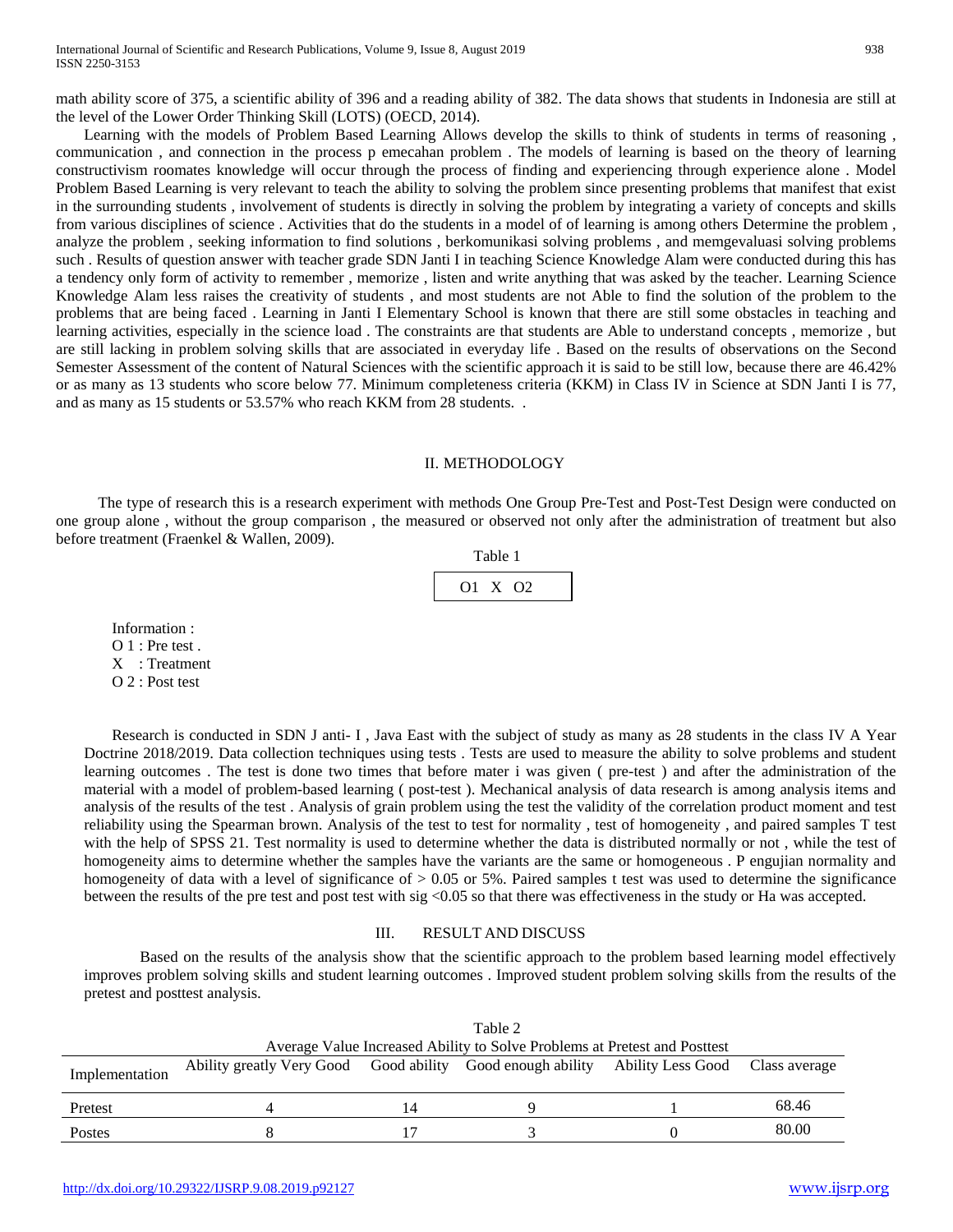| Increased |   |  |       |
|-----------|---|--|-------|
| pretest - | ∽ |  | 11.54 |
| posttest  |   |  |       |

Table 2 Obtained information that at the pretest students who were used to solving problems were only four students , while in the posttest they Increased to 8 students . The increase in class average at pretest and posttest was 11.54.

| Indicator                              | <b>Indicator Criteria</b> | <b>Pretest</b> | <b>Postes</b>  | <b>Increased</b> $\Sigma$<br>of students |  |  |
|----------------------------------------|---------------------------|----------------|----------------|------------------------------------------|--|--|
| Understanding the Problem              | Very good                 | 1              | 3              |                                          |  |  |
|                                        | Well                      | 19             | 20             | 4 (14.28%)                               |  |  |
|                                        | Good enough               | 8              | 5              |                                          |  |  |
|                                        | Not good                  | $\theta$       | $\Omega$       |                                          |  |  |
| Designing and planning problem solving | Very good                 | $\overline{2}$ | 7              |                                          |  |  |
|                                        | Well                      | 19             | 20             | 7(25%)                                   |  |  |
|                                        | Good enough               | 6              | 1              |                                          |  |  |
|                                        | Not good                  | 1              | $\overline{0}$ |                                          |  |  |
| Looking for a solution of the problem  | Very good                 | 6              | 12             |                                          |  |  |
|                                        | Well                      | 8              | 13             | 13 (46.42%)                              |  |  |
|                                        | Good enough               | 12             | 3              |                                          |  |  |
|                                        | Not good                  | $\overline{2}$ | $\Omega$       |                                          |  |  |
| Review / check again                   | Very good                 | 6              | 10             |                                          |  |  |
|                                        | 11<br>Well<br>16          |                |                | 9(32.14%)                                |  |  |
|                                        | Good enough               | 11             | 2              |                                          |  |  |
|                                        | Not good                  | $\overline{0}$ | $\mathbf{0}$   |                                          |  |  |

Table 3 Increased Achievement of Indicators of the Ability to Solve Problems at Pretests and Postes

Table 3 it is known that the increase is of the pretest and posttest number of students who understand the problem is 4 students with a percentage of 14:28%. Indicators of designing and planning problem solving has increased as many as 7 students with a percentage of 25%. Increased as much as 13 students occurred on the indicators looking for the solution of the problems with the percentage of 46.42%. Indicators fourth namely reviewing / checking back as many as 9 students or 32.14% Increase .

Table 4: Test Results *Paired Samples T Test* Ability to Solve Problems

#### Paired Differences that is a state of the Sig. (2-Mean Std. Deviation Std. Mean 95% Confidence Interval of the tailed) Error Difference Lower Upper Pair 1 posttest pretest 11,357 5,658 1,069 9.163 13,551 10.621 27 .000

# **Paired Samples Test**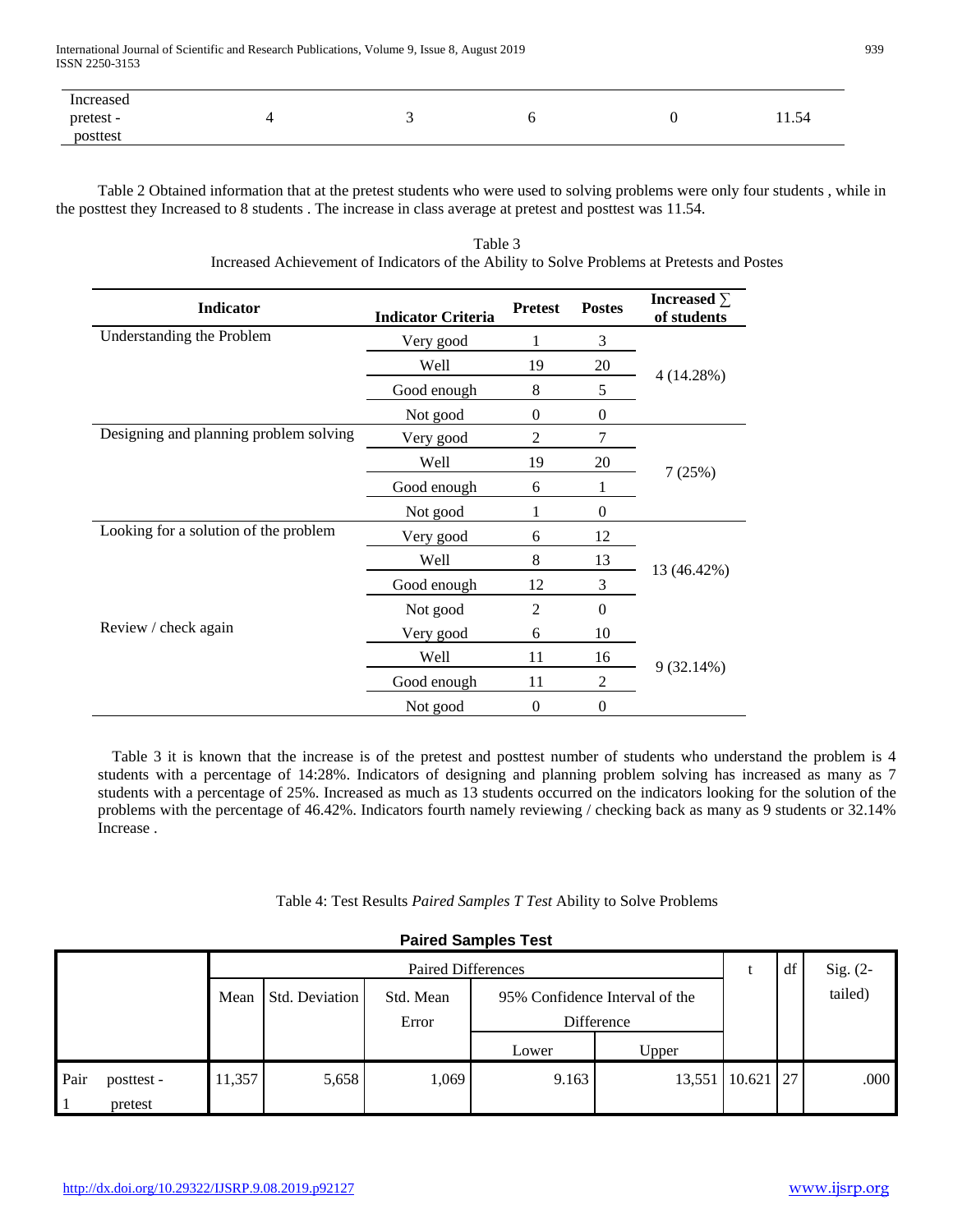Based on the analysis of the Paired Samples T Test on the data on problem solving ability, the results were obtained sig (2 tailed), which is 0,000 <0,05, it can be concluded that Ho is rejected. This can be interpreted that there is the effectiveness of the scientific approach to problem based learning models to improve the ability to solve problems and learning outcomes of Natural Sciences in Primary Schools.

| Table 5. Tryenge results of the pre-test and post-test of stadent realming outcomes |           |             |  |  |  |  |  |  |
|-------------------------------------------------------------------------------------|-----------|-------------|--|--|--|--|--|--|
| Pre test                                                                            | Post test | enhancement |  |  |  |  |  |  |
| 60.7                                                                                | 79.64     | 18.94       |  |  |  |  |  |  |

Table 5: Average results of the pre-test and post-test of student learning outcomes

The average yield of the pretest and posttest results of learning of students is 60.7 <79, 64 things this shows that there is an increase of in the result of learning student after follow learning to approach the scientific models of problem-based learning.

**Paired Samples Test**

| Table 6 : Test Results Paired Samples T Test Results Learning Students |  |  |
|------------------------------------------------------------------------|--|--|
|------------------------------------------------------------------------|--|--|

|      |               | <b>Paired Differences</b> |                |           |                                |                 | df | Sig. (2- |         |  |
|------|---------------|---------------------------|----------------|-----------|--------------------------------|-----------------|----|----------|---------|--|
|      |               | Mean                      | Std. Deviation | Std. Mean | 95% Confidence Interval of the |                 |    |          | tailed) |  |
|      |               |                           |                | Error     | <b>Difference</b>              |                 |    |          |         |  |
|      |               |                           |                |           | Lower                          | Upper           |    |          |         |  |
| Pair | POSTES -      | 18,929                    | 12,046         | 2,276     | 14.258                         | 23,600 8,315 27 |    |          | .000    |  |
|      | <b>PRETES</b> |                           |                |           |                                |                 |    |          |         |  |

Based on Table 6 the results of the test Paired Samples T Test data results of learning students obtained results sig (2-tailed ) is  $0.000 \le 0.05$  then it can be concluded that Ho is rejected. It is can mean that there is the effectiveness of the approach of scientific models of problem based learning to Increase the ability to solve problems and the results of studying science at school basis.

The results of the study ya n g has been implemented a with the approach of the scientific models of problem-based learning can a make students more active in activities to learn to teach , particularly subject in improving the ability of students to solve problems and the results of learning of students . It is in accordance with the opinion of Sanjaya (2016) Problem Based Learning can be defined as the process of pe m belajaran the which emphasizes on activities to learn students to m emecahkan problems were encountered in science . Characteristics of problem based learning are focused on how to solve problems , responsibility for solving problems in students , and teachers only as support students in solving Reviews These problems (Eggen, 2012) . P emecahan problem is the process of thinking roomates Refers to the answer to a problem that involves the formation and selecting concepts that exist as well as the selection of alternative answers to the other ( Priansa , 2015)

The pretest and posttest were used to see the results of the students' problem solving abilities . Differences in scores on average throughout the students in the pretest and posttest shows that there is an increase of in the results of the test 's ability to solve the problem of students is 68.46 <80.00 on the research that has been done is in line with research ( Amita , 2016) that the Scientific Approach to setting PBL is effective in empowering the ability of Science Process Skills . Student learning outcomes at the pretest and posttest data on student learning outcomes with an average value of student learning outcomes of 60.7. Posttest acquisition with an average student learning outcomes test score of 79.64. The average yield of the pretest and posttest results of learning of students is  $60.7 < 79$ , 64 things this shows that there is an increase of in the result of learning student after follow learning to approach the scientific models of problem-based learning . In the results of research by Destalia et al. (2014) the results of the research Showed that p Application of the model of PBM with methods of experiment can improve the skills of solving problems of students . The Paired Samples T test results also show the sig value . 5 0:05 0000 can be interpreted that between the pretest and posttest there are significant changes .